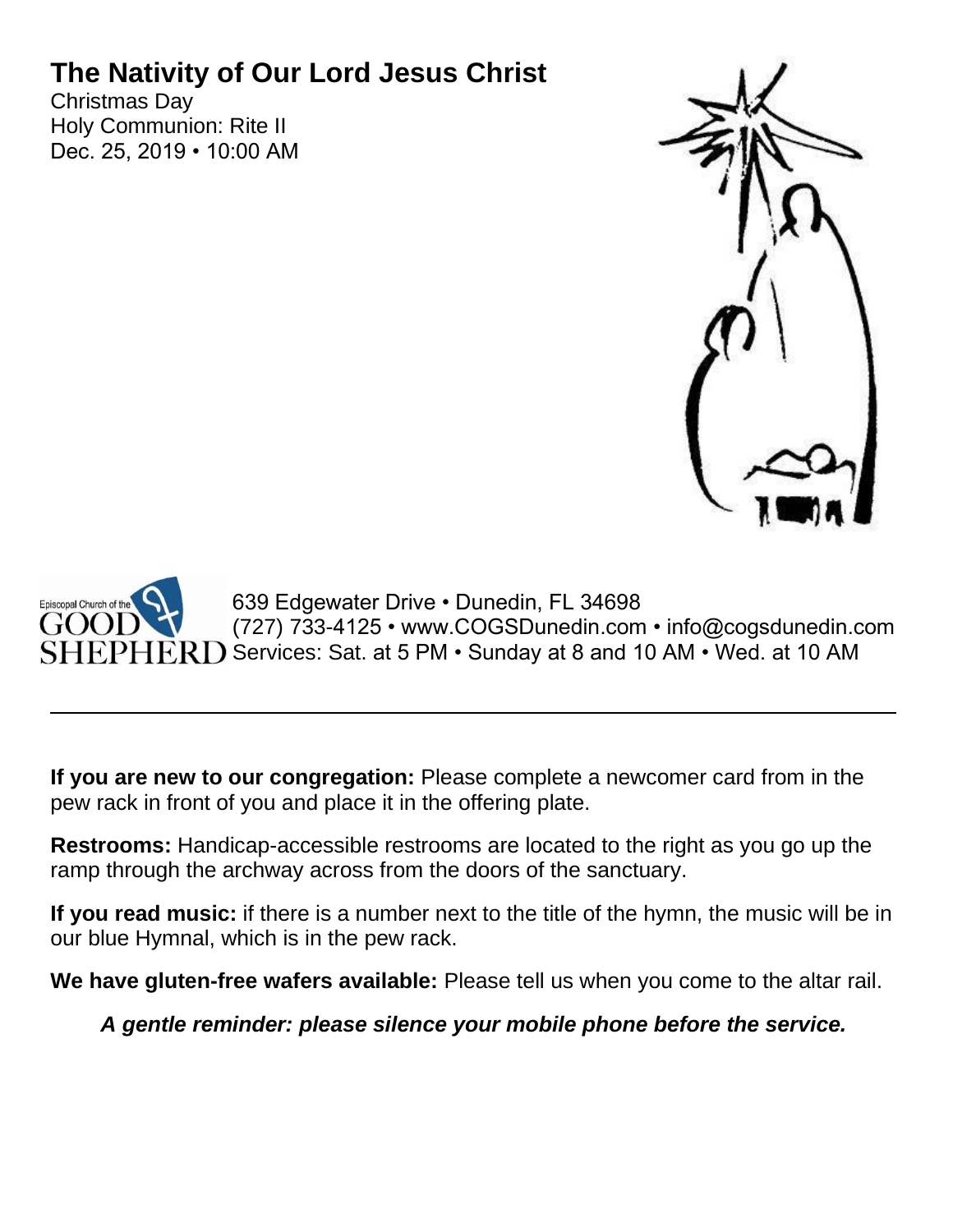#### **GATHERING FOR WORSHIP**

**PRELUDE** *In Dulci Jubilo* J. S. Bach

**LIGHTING THE WREATH** *O Come, O Come, Emmanuel* 56, vs. 1,7 *[Please stand when the chimes sound.]*

#### *O come, O come, Emmanuel, and ransom captive Israel, that mourns in lonely exile here until the Son of God appear. Rejoice! Rejoice! Emmanuel shall come to thee, O Israel!*

- P Hallelujah! For unto us a Child is born, unto us a Son is given, and the government shall be upon his shoulders.
- C **His name shall be called Wonderful Counselor, the Mighty God, the Everlasting Father, the Prince of Peace. Glory to God in the highest, and on earth, peace and good will to the people of all the nations. Hallelujah! Hallelujah!**
- P We light all the Christmas candles in our wreath this joyful morning!

#### *O come, Desire of nations, bind in one the hearts of all mankind; bid thou our sad divisions cease, and be thyself our King of Peace. Rejoice! Rejoice! Emmanuel shall come to thee, O Israel!*

| <b>PROCESSIONAL HYMN</b>                                                                                          | O Come, All Ye Faithful                                                                                                                        | 83, vs. 1, 2, 6 |
|-------------------------------------------------------------------------------------------------------------------|------------------------------------------------------------------------------------------------------------------------------------------------|-----------------|
|                                                                                                                   | O come, all ye faithful, joyful and triumphant,<br>O come ye, O come ye to Bethlehem;<br>come, and behold him, born the King of angels;        |                 |
| Refrain                                                                                                           | O come, let us adore him, O come, let us adore him,<br>O come, let us adore him, Christ, the Lord.                                             |                 |
|                                                                                                                   | God from God, Light from Light eternal,<br>lo! he abhors not the Virgin's womb;<br>only begotten Son of the Father;<br>Refrain                 |                 |
|                                                                                                                   | Yea, Lord, we greet thee, born this happy morning;<br>Jesus, to thee be glory given;<br>Word of the Father, now in flesh appearing;<br>Refrain |                 |
| <b>WELCOME AND ANNOUNCEMENTS</b>                                                                                  |                                                                                                                                                |                 |
| $\bigcap$ $=$ $\bigcup_{i=1}^{n}$ $\bigcap_{i=1}^{n}$ $\bigcap_{i=1}^{n}$ $\bigcap_{i=1}^{n}$ $\bigcap_{i=1}^{n}$ |                                                                                                                                                |                 |

**OPENING ACCLAMATION**

P Blessed be God: Father, Son, and Holy Spirit.

C **And blessed be his kingdom, now and forever. Amen.**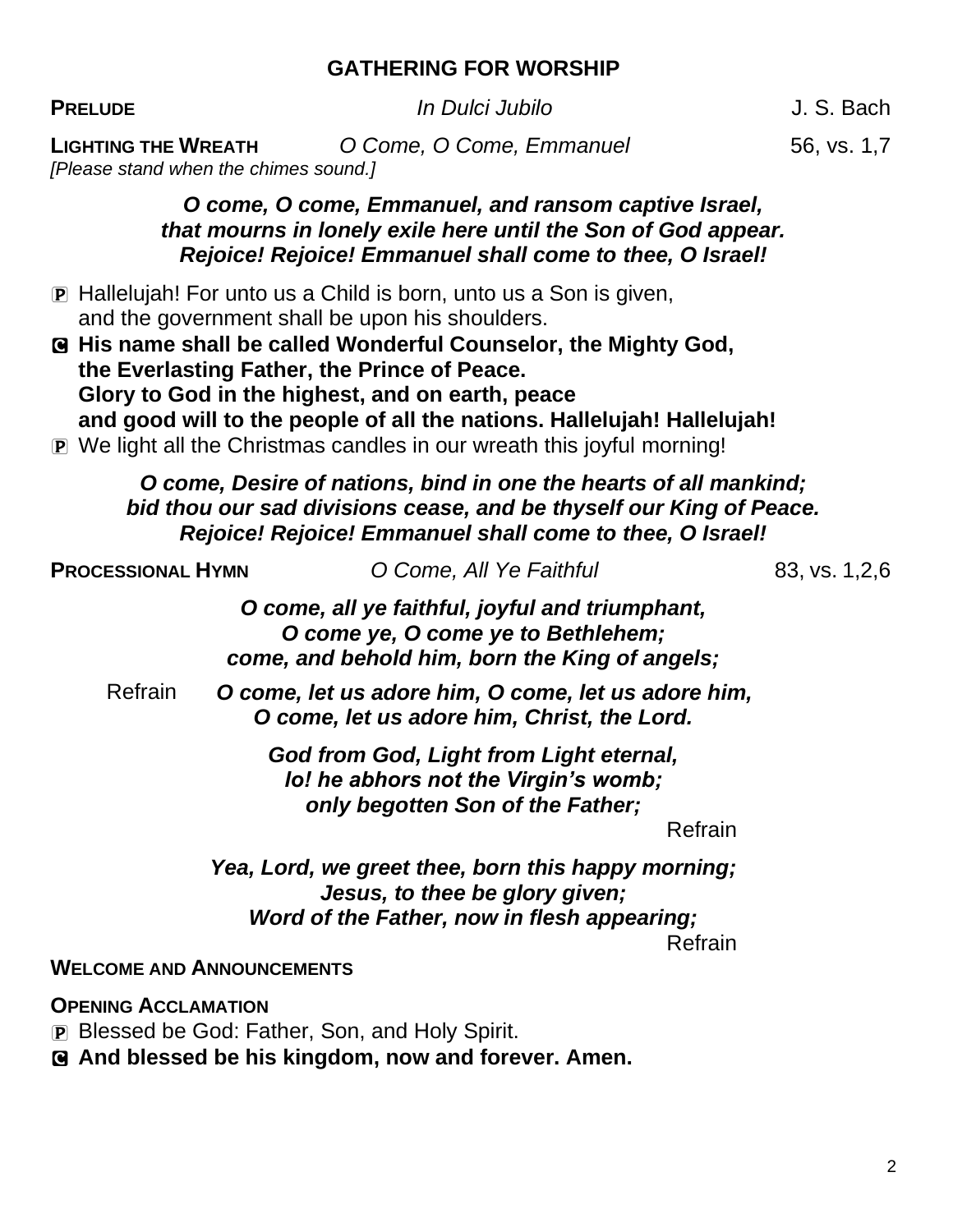**COLLECT FOR PURITY**

a **Almighty God, to you all hearts are open, all desires known, and from you no secrets are hid: Cleanse the thoughts of our hearts by the inspiration of your Holy Spirit, that we may perfectly love you, and worthily magnify your holy Name; through Christ our Lord. Amen.**

**H**YMN OF PRAISE *Angels We Have Heard on High* 96, vs. 1,4

*Angels we have heard on high, singing sweetly through the night, and the mountains in reply echoing their brave delight. Glo---ri-a in excelsis Deo. Glo--ri-a in excelsis Deo.*

#### *See him in a manger laid whom the angels praise above; Mary, Joseph, lend your aid, while we raise our hearts in love. Glo---ri-a in excelsis Deo. Glo--ri-a in excelsis Deo.*

**THE COLLECT OF THE DAY**

- $\overline{p}$  The Lord be with you.
- C **And also with you.**
- P Let us pray… O God, you make us glad by the yearly festival of the birth of your only Son Jesus Christ: Grant that we, who joyfully receive him as our Redeemer, may with sure confidence behold him when he comes to be our Judge; who lives and reigns with you and the Holy Spirit, one God, now and for ever.

C **Amen.**

## **WORD OF GOD**

**READINGS:** Isaiah 9:2-7, Psalm 98, Hebrews 1:1–12, Luke 2:1-20 *[Please be seated.]*

## **The First Lesson**

L *The first lesson is from Isaiah:*

The people walking in darkness have seen a great light. On those living in a pitchdark land, light has dawned. You have made the nation great; you have increased its joy. They rejoiced before you as with joy at the harvest, as those who divide plunder rejoice. As on the day of Midian, you've shattered the yoke that burdened them, the staff on their shoulders, and the rod of their oppressor. Because every boot of the thundering warriors, and every garment rolled in blood will be burned, fuel for the fire.

A child is born to us, a son is given to us, and authority will be on his shoulders. He will be named Wonderful Counselor, Mighty God, Eternal Father, Prince of Peace. There will be vast authority and endless peace for David's throne and for his kingdom, establishing and sustaining it with justice and righteousness now and forever.

The zeal of the Lord of heavenly forces will do this.

L The Word of the Lord.

C **Thanks be to God.**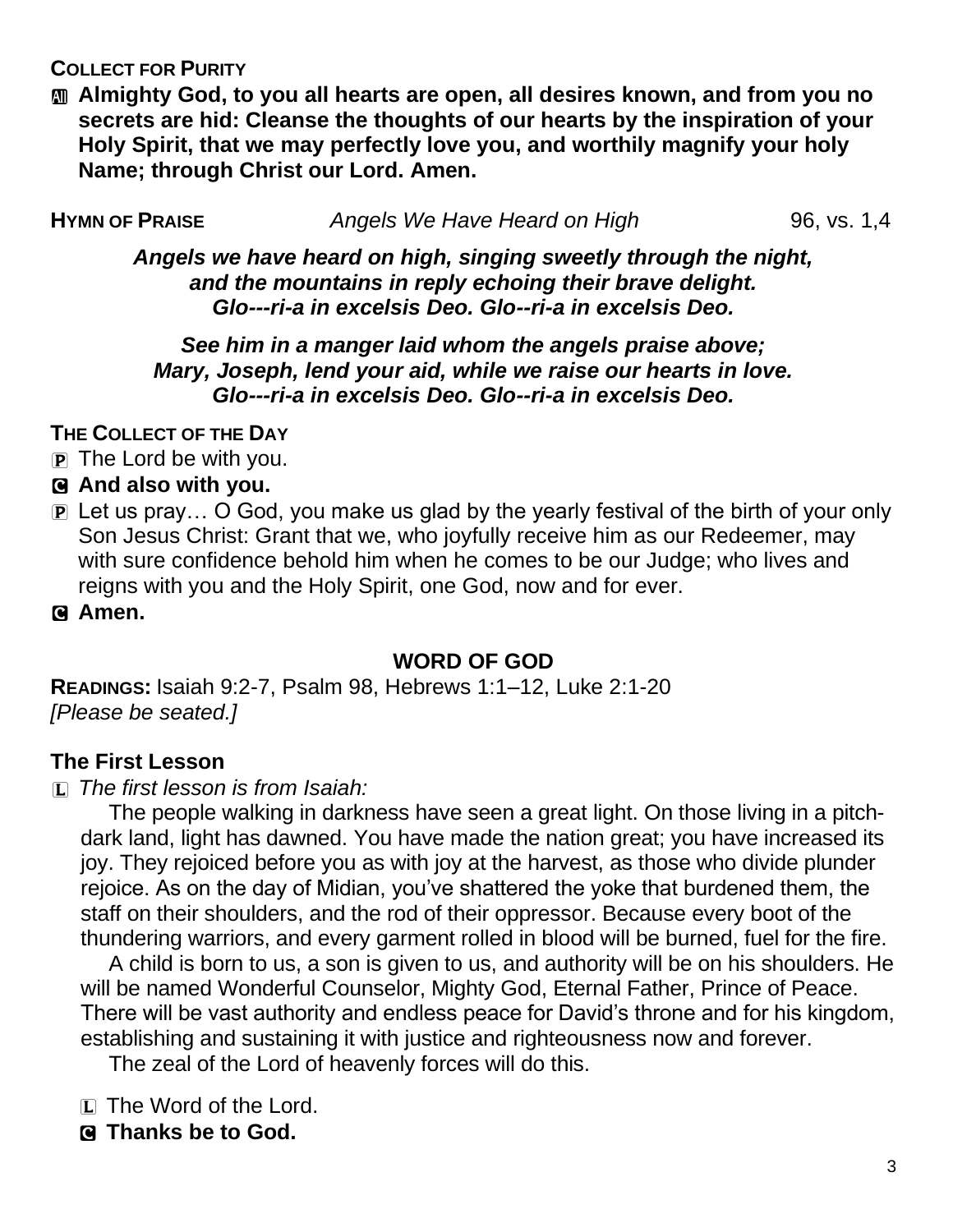*Sing to the Lord new songs of praise; Let all the earth sing to the Lord. Sing out and praise God's holy Name; Proclaim good news with one accord.*

*Declare God's glory far and wide, God's wondrous acts and holy law; For God is greatly to be praised And then beheld with greatest awe.*

*Magnificent God's presence here, With splendid courts in glorious light; Ascribe to God all peoples, tongues; Ascribe to God all power and might.*

#### **The Second Lesson:**

L *The second lesson is from Titus:*

But when the kindness and love of God our Savior appeared, he saved us, not because of righteous things we had done, but because of his mercy. He saved us through the washing of rebirth and renewal by the Holy Spirit, whom he poured out on us generously through Jesus Christ our Savior, so that, having been justified by his grace, we might become heirs having the hope of eternal life.

L The Word of the Lord.

C **Thanks be to God.**

**ACCLAMATION** *Word of God [Please stand.]*

*Word of God, come down on earth, living rain from heav'n descending; touch our hearts and bring to birth faith and hope and love unending. Word almighty, we revere you; Word made flesh, we long to hear you.*

#### **The Christmas Gospel**

- D The Holy Gospel of our Lord Jesus Christ according to Luke.
- C **Glory to you, Lord Christ.**
- D In those days Caesar Augustus declared that everyone throughout the empire should be enrolled in the tax lists. This first enrollment occurred when Quirinius governed Syria. Everyone went to their own cities to be enrolled. Since Joseph belonged to David's house and family line, he went up from the city of Nazareth in Galilee to David's city, called Bethlehem, in Judea. He went to be enrolled together with Mary, who was promised to him in marriage and who was pregnant. While they were there, the time came for Mary to have her baby. She gave birth to her firstborn child, a son, wrapped him snugly, and laid him in a manger, because there was no place for them in the guestroom.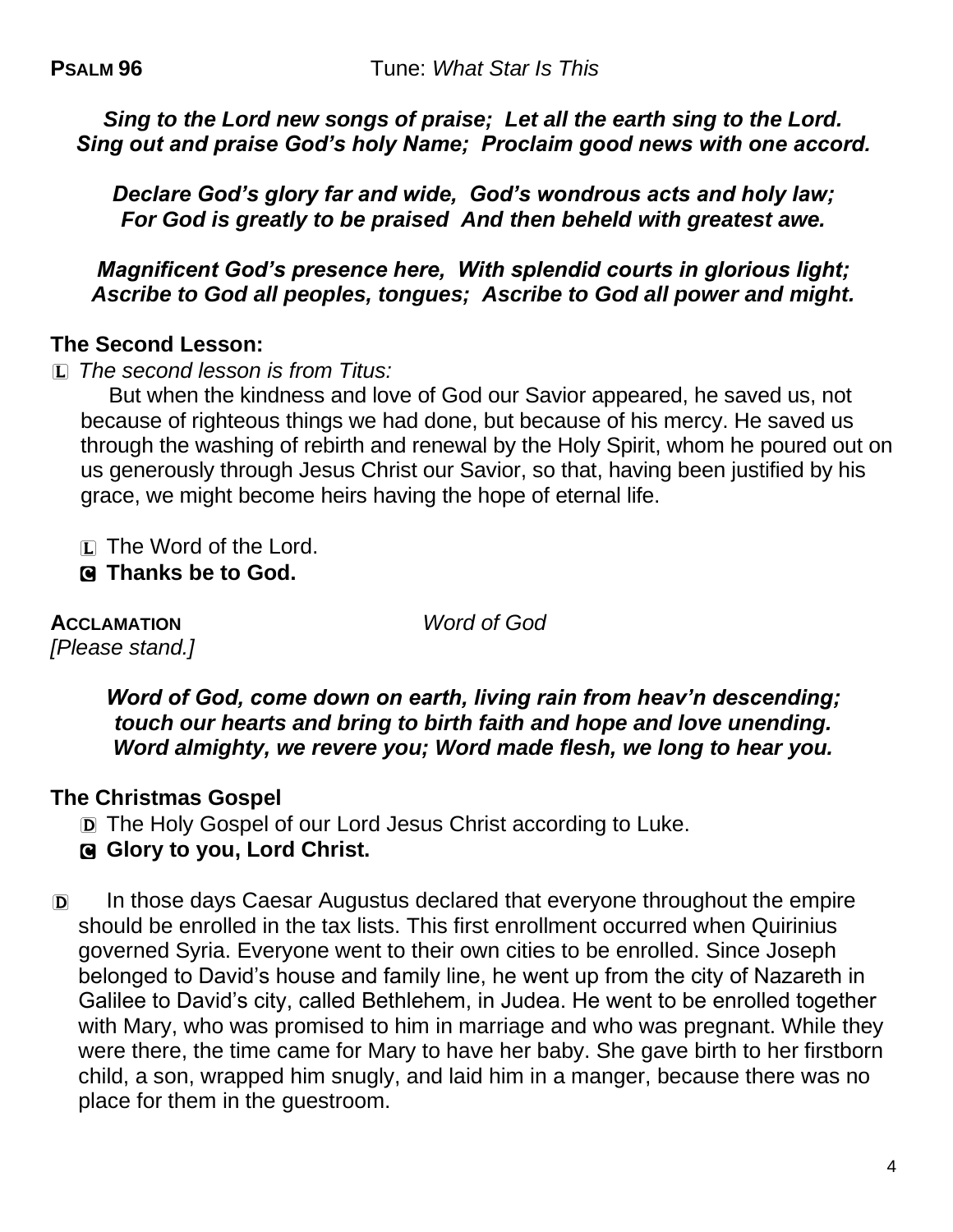Nearby shepherds were living in the fields, guarding their sheep at night. The Lord's angel stood before them, the Lord's glory shone around them, and they were terrified.

The angel said, "Don't be afraid! Look! I bring good news to you—wonderful, joyous news for all people. Your savior is born today in David's city. He is Christ the Lord. This is a sign for you: you will find a newborn baby wrapped snugly and lying in a manger." Suddenly a great assembly of the heavenly forces was with the angel praising God. They said, "Glory to God in heaven, and on earth peace among those whom he favors."

When the angels returned to heaven, the shepherds said to each other, "Let's go right now to Bethlehem and see what's happened. Let's confirm what the Lord has revealed to us." They went quickly and found Mary and Joseph, and the baby lying in the manger. When they saw this, they reported what they had been told about this child. Everyone who heard it was amazed at what the shepherds told them. Mary committed these things to memory and considered them carefully. The shepherds returned home, glorifying and praising God for all they had heard and seen. Everything happened just as they had been told.

#### D The Gospel of the Lord. C **Praise to you, Lord Christ.**

**SERMON** Becky Robbins-Penniman

*[Please be seated.]*

**HYMN** *Angels from the Realms of Glory*

*[Please stand.] Angels, from the realms of glory, wing your flight o'er all the earth; Once you sang creation's story; now proclaim Messiah's birth; Come and worship, come and worship, worship Christ the newborn king.*

*Shepherds, in the field abiding, watching o'er your flocks by night, God with us is now residing, Yonder shines the infant light Come and worship, come and worship, worship Christ the newborn king.*

*Sages, leave your contemplations, brighter visions beam afar; Seek the great desire of nations, you have seen his natal star. Come and worship, come and worship, worship Christ the newborn king.*

*All creation, join in praising God, the Father, Spirit, Son, Evermore your voices raising to the eternal Three in One. Come and worship, come and worship, worship Christ the newborn king.*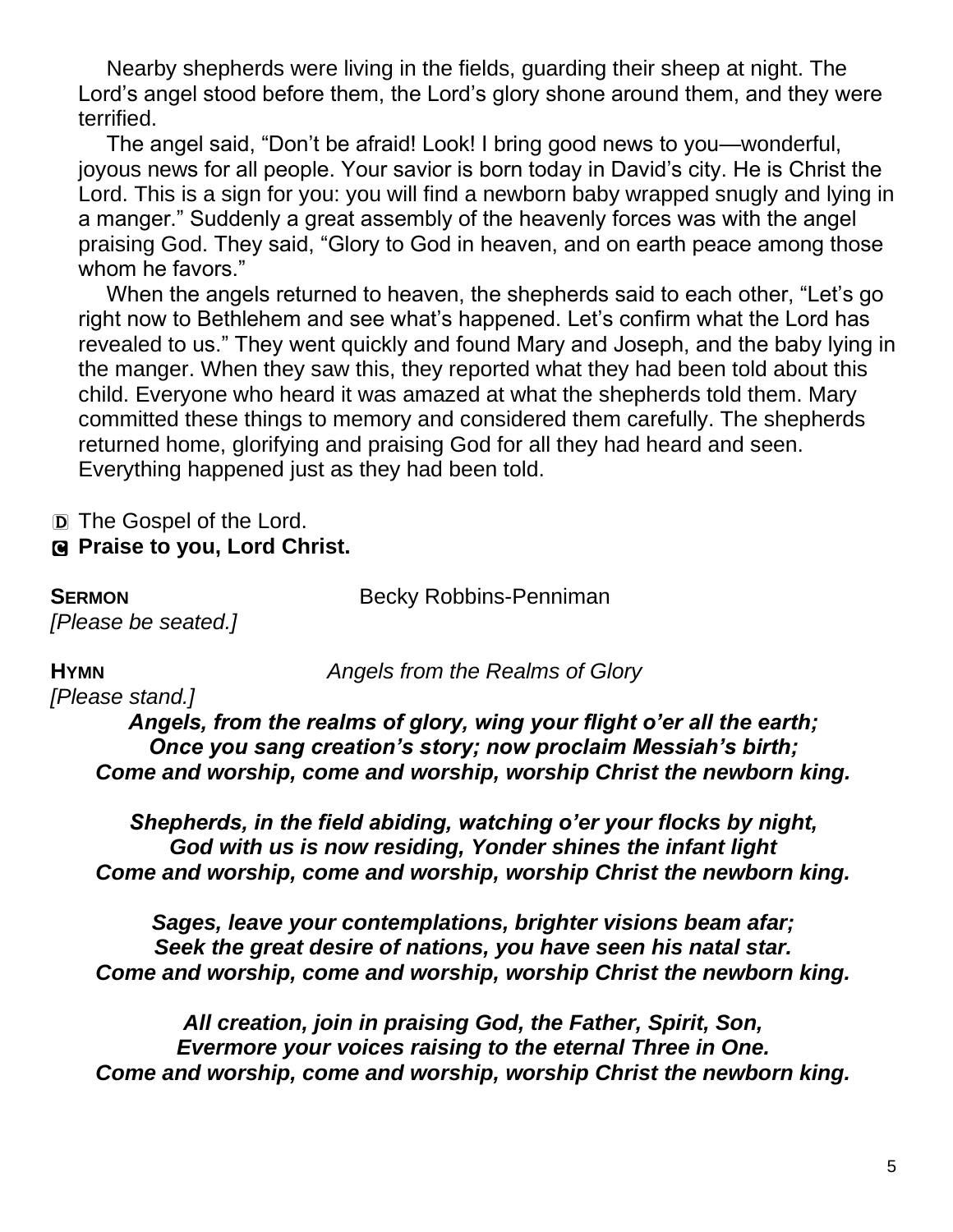#### **THE NICENE CREED**

- C **We believe in one God, the Father, the Almighty, maker of heaven and earth, of all that is, seen and unseen.**
	- **We believe in one Lord, Jesus Christ, the only Son of God, eternally begotten of the Father, God from God, Light from Light, true God from true God, begotten, not made, of one Being with the Father. Through him all things were made. For us and for our salvation he came down from heaven: by the power of the Holy Spirit he became incarnate from the Virgin Mary, and was made man. For our sake he was crucified under Pontius Pilate; he suffered death and was buried. On the third day he rose again in accordance with the Scriptures; he ascended into heaven and is seated at the right hand of the Father. He will come again in glory to judge the living and the dead, and his kingdom will have no end.**
	- **We believe in the Holy Spirit, the Lord, the giver of life, who proceeds from the Father and the Son. With the Father and the Son he is worshiped and glorified. He has spoken through the Prophets. We believe in one holy catholic and apostolic Church. We acknowledge one baptism for the forgiveness of sins. We look for the resurrection of the dead, and the life of the world to come. Amen.**

#### **PRAYERS OF THE PEOPLE**

*[Please sit, stand, or kneel, as you prefer]*

- D Let us pray for all humanity, all creation, and all times and places.
- L God of everlasting light, you have brought together the hopes and fears of all the years in Jesus, the Word made flesh. May his grace and truth resound in us and through us. O come to us, abide with us,

## C **our Lord Emmanuel.**

L Angels proclaimed the peace of your unconquered Sun of righteousness. Strengthen all who work for peace and justice. O come to us, abide with us,

## C **our Lord Emmanuel.**

L You came to us in a child cradled in a borrowed bed of straw as there was no room in the inn. Open our hearts to the needs of the homeless and the hungry. O come to us, abide with us,

## C **our Lord Emmanuel.**

- L Shepherds and outcasts heard your good news. Give us grace to spread your gospel of joy and liberation to all people, even those who differ from us. O come to us, abide with us,
- C **our Lord Emmanuel.**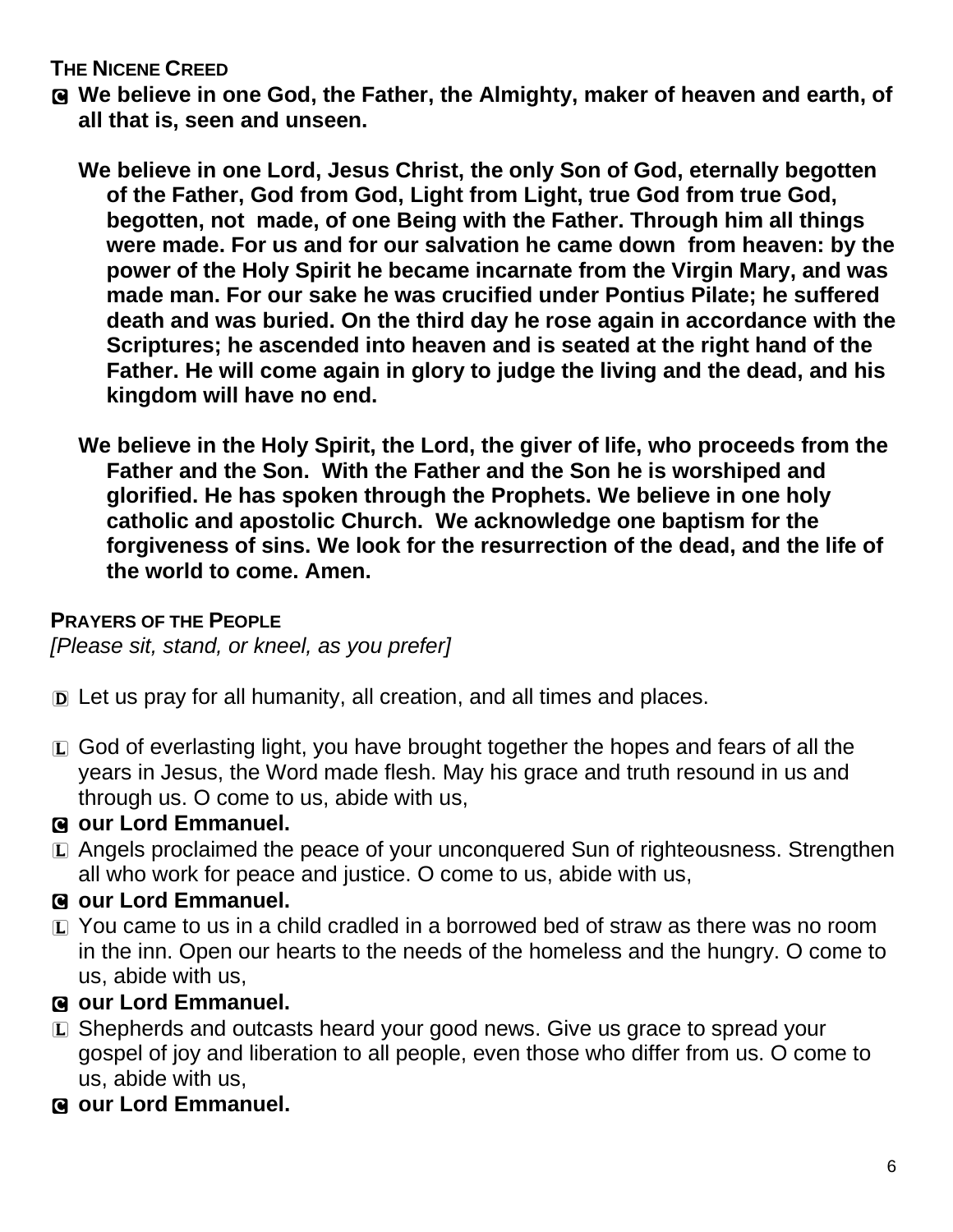L We rejoice in this season of family, renewal, and reconciliation. Be with those who travel, enrich our rejoicing, and strengthen the bonds between us. O come to us, abide with us,

## C **our Lord Emmanuel.**

L Christians throughout the world are celebrating your birth. Unite us in one family, that we may shine with the one light that scatters all our darkness. O come to us, abide with us,

## C **our Lord Emmanuel.**

L Shed your light on all who dwell in darkness and the shadow of death. We pray especially for [*read names from notebook.*] Give strength and peace to all who suffer in body, mind, or spirit. I invite you to name those for whom you pray, either aloud or in the silence of your heart. [*Leave time for names*.] O come to us, abide with us,

## C **our Lord Emmanuel.**

L Your grace lets us inherit the hope of eternal life. Fulfill in your love all who have gone before us in the faith, especially [*read names from notebook*]. I invite you to lift up the names of those whose absence you particularly feel at this time. [*Leave time for names.*] May we, like them, live in your eternal light. O come to us, abide with us,

## C **our Lord Emmanuel.**

- L Hear these prayers we bring to you, and impart to our hearts the blessings of your heaven.
- C **Amen.**

## **THE GREETING OF PEACE**

*[Please stand.]*

- P Peace be with those whom God favors.
- C **And also with you.** [*Please greet one another in the name of the Lord.*]

## **THE HOLY COMMUNION**

## **OFFERING SENTENCE**

*[Please be seated.]*

D Let us with gladness bring the offerings and oblations of our life and labor to the Lord.

**OFFERTORY** *On this Day Earth Shall Ring*

## **PRESENTATION**

*[Please stand when the offering plates are given to the Deacon.]*

D We gladly present the fruits of our lives to the God who creates us, redeems us and sustains us. May we have the grace to use them to heal God's world.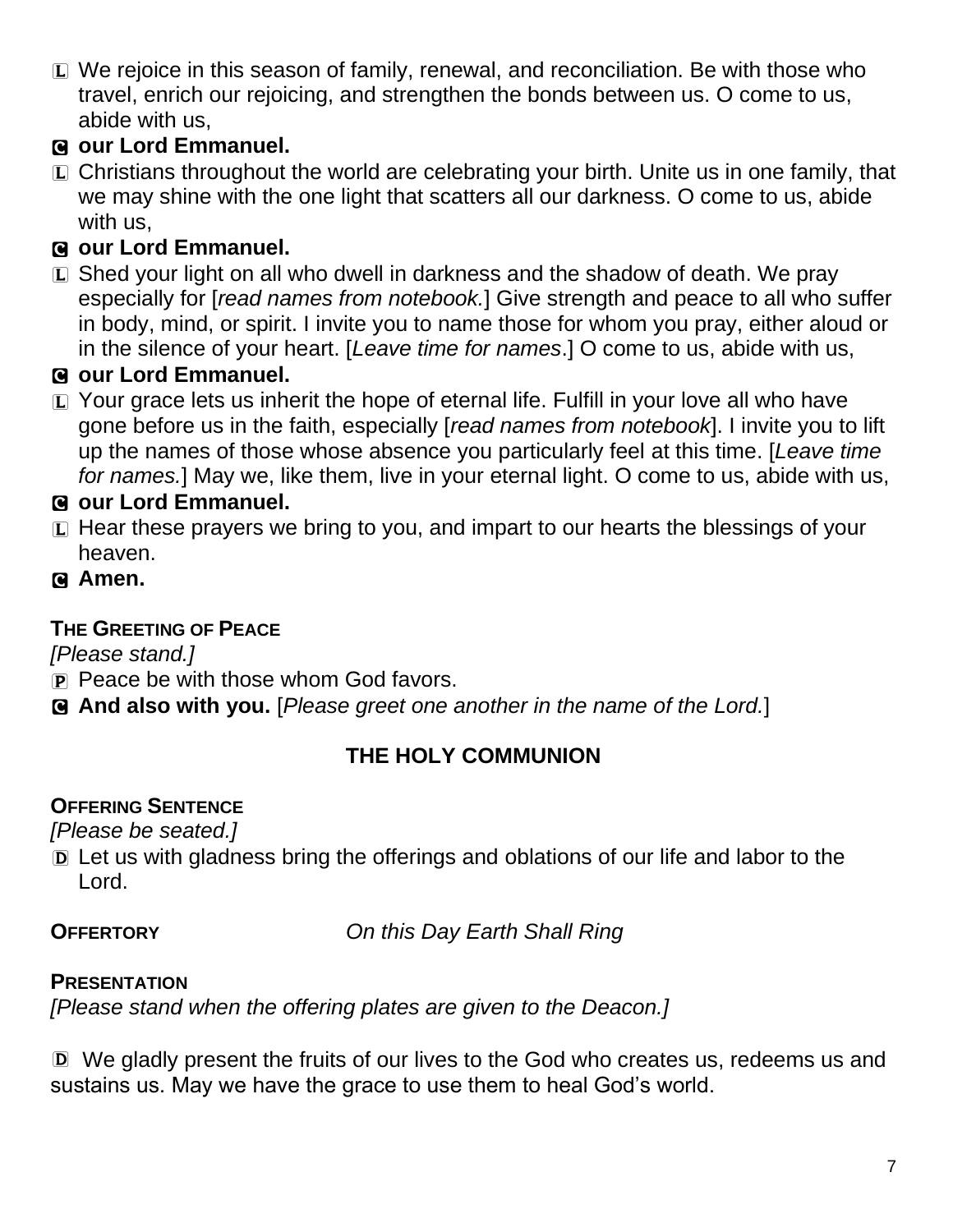*The first Noel the angel did say was to certain poor shepherds in fields as they lay; in fields where they lay, keeping their sheep, on a cold winter's night that was so deep. Noel, Noel, Noel, Noel! Born is the King of Israel.*

*Then entered in those wise men three, full rev'rently upon their knee, and offered there in his presence their gold, and myrrh, and frankincense. Noel, Noel, Noel, Noel! Born is the King of Israel.*

**THE GREAT THANKSGIVING:** Eucharistic Prayer B

 $\overline{P}$  The Lord be with you.

C **And also with you.**

P Lift up your hearts.

C **We lift them to the Lord.**

P Let us give thanks to the Lord our God.

## C **It is right to give him thanks and praise.**

P It is right, and a good and joyful thing, always and everywhere to give thanks to you, Father Almighty, Creator of heaven and earth. Because you gave Jesus Christ, your only Son, to be born for us; who, by the mighty power of the Holy Spirit, was made perfect Man of the flesh of the Virgin Mary his mother; so that we might be delivered from the bondage of sin, and receive power to become your children.

Therefore we praise you, joining our voices with Angels and Archangels and with all the company of heaven, who for ever sing this hymn to proclaim the glory of your Name: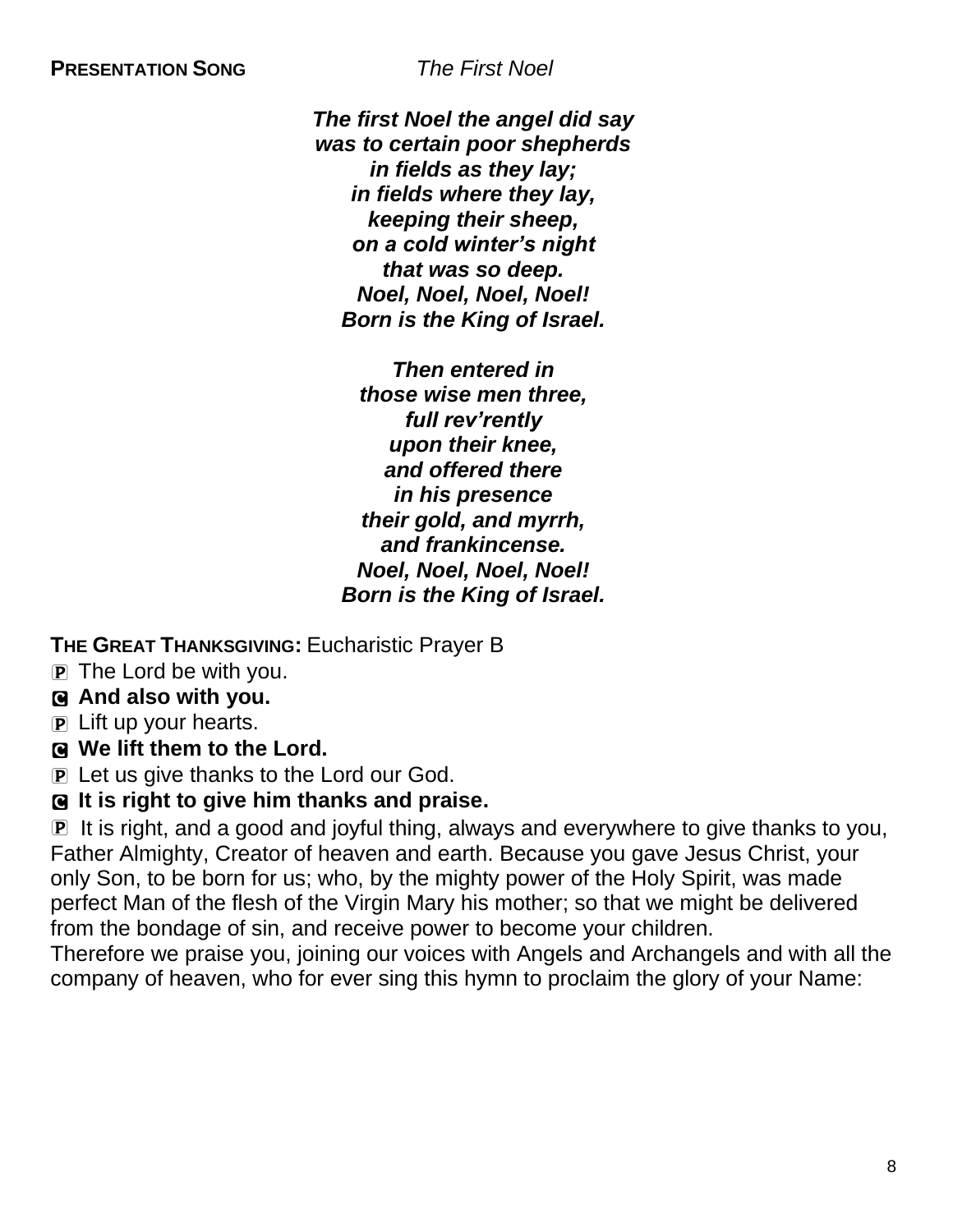

*[Please stand or kneel as you prefer.]*

- P We give thanks to you, O God, for the goodness and love which you have made known to us in creation; in the calling of Israel to be your people; in your Word spoken through the prophets; and above all in the Word made flesh, Jesus, your Son. For in these last days you sent him to be incarnate from the Virgin Mary, to be the Savior and Redeemer of the world. In him, you have delivered us from evil, and made us worthy to stand before you. In him, you have brought us out of error into truth, out of sin into righteousness, out of death into life.
- P On the night before he died for us, our Lord Jesus Christ took bread; and when he had given thanks to you, he broke it and gave it to his disciples, and said, "Take, eat: This is my Body, which is given for you. Do this for the remembrance of me."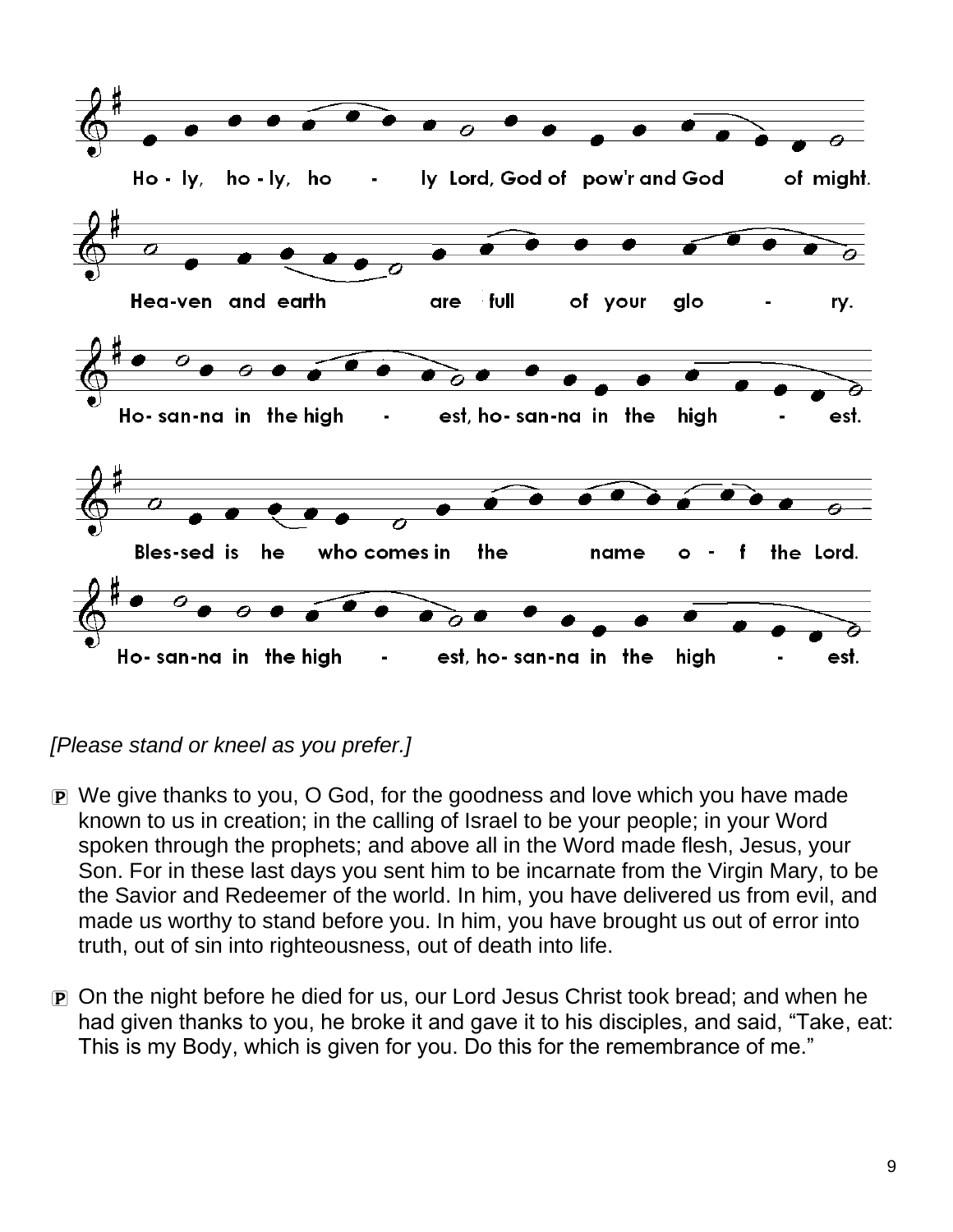- P After supper he took the cup of wine; and when he had given thanks, he gave it to them, and said, "Drink this, all of you: This is my Blood of the new Covenant, which is shed for you and for many for the forgiveness of sins. Whenever you drink it, do this for the remembrance of me."
- P Therefore, according to his command, O Father,
- C **We remember his death, we proclaim his resurrection, we await his coming in glory; and we offer our sacrifice of praise and thanksgiving to you, O Lord of all; presenting to you, from your creation, this bread and this wine.**

**We pray you, gracious God, to send your Holy Spirit upon these gifts that they may be the Sacrament of the Body of Christ and his Blood of the new Covenant. Unite us to your Son in his sacrifice, that we may be acceptable through him, being sanctified by the Holy Spirit. In the fullness of time, put all things in subjection under your Christ, and bring us to that heavenly country where, with all your saints, we may enter the everlasting heritage of your sons and daughters; through Jesus Christ our Lord, the firstborn of all creation, the head of the Church, and the author of our salvation.**

P By him, and with him, and in him, in the unity of the Holy Spirit all honor and glory is yours, Almighty Father, now and for ever.



## **THE LORD'S PRAYER**

- P As our Savior Christ has commanded and taught us, we are bold to say…
- **M** Our Father, who art in heaven, hallowed be thy Name, thy kingdom come, thy **will be done, on earth as it is in heaven. Give us this day our daily bread. And forgive us our trespasses, as we forgive those who trespass against us. And lead us not into temptation, but deliver us from evil. For thine is the kingdom, and the power, and the glory, for ever and ever. Amen.**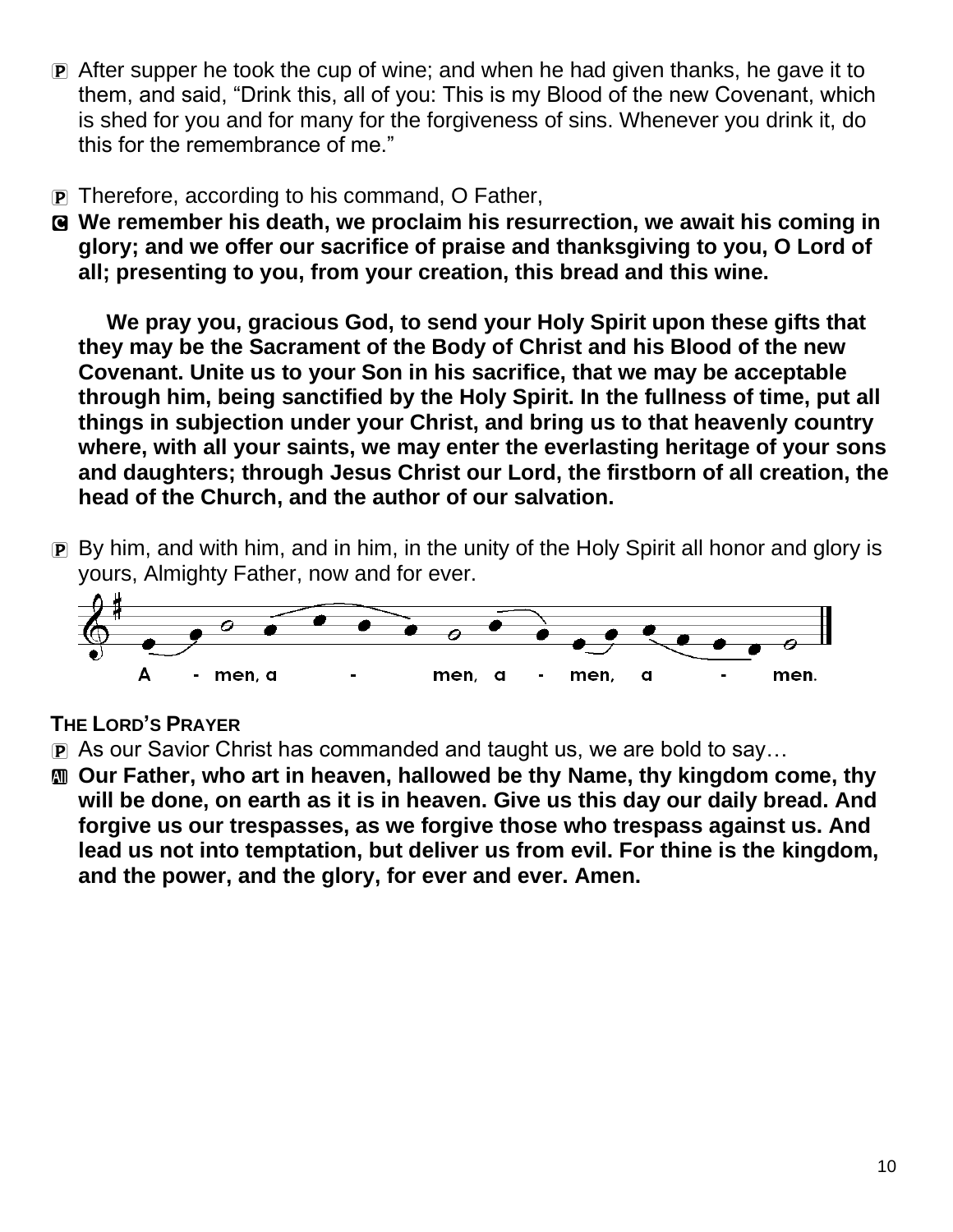#### **THE BREAKING OF THE BREAD**

- P This is the true bread which comes down from heaven and gives life to the world.
- C **Whoever eats this bread has Eternal Life.**

#### **INVITATION**

P The Gifts of God for the People of God. Take them in remembrance that Christ died for you, and feed on him in your hearts by faith, with thanksgiving.

*[You may be seated. All are welcome at the Lord's Table. Please follow the directions of the usher, who will let you know when it's your turn to go to the altar rail. You may stand or kneel. To receive, hold your hands in front of you, one palm over the other. The priest will place a wafer there. You may either consume it immediately, and then sip from the cup of wine when it comes to you, or, you may wait and dip the wafer into the wine. When you are finished, please return to your seat by the side aisle.]*

## **PRAYER AFTER COMMUNION**

*[Stand or kneel, as you prefer.]*

- $\overline{p}$  Let us pray...
- C **Almighty and everliving God, we thank you for feeding us with the spiritual food of the most precious Body and Blood of your Son our Savior Jesus Christ; and for assuring us in these holy mysteries that we are living members of the body of your Son, and heirs of your eternal kingdom. And now, Father, send us out to do the work you have given us to do, to love and serve you as faithful witnesses of Christ our Lord. To him, to you, and to the Holy Spirit, be honor and glory, now and for ever. Amen.**

**CHRISTMAS BLESSING**

*[Please stand.]*

- P In the beginning was the Word, and the Word was with God, and the Word was God.
- C **The Word became flesh and lived among us, full of grace and truth, and we have seen his glory.**
- $\overline{p}$  In him was life, and that life was the light of all.
- C **The light shines in the darkness, and the darkness has never been able to extinguish it.**
- P The light and life of God, Father, Son and Holy Spirit, bless you and keep you close in the days and nights unfolding before us.
- C **Amen.**